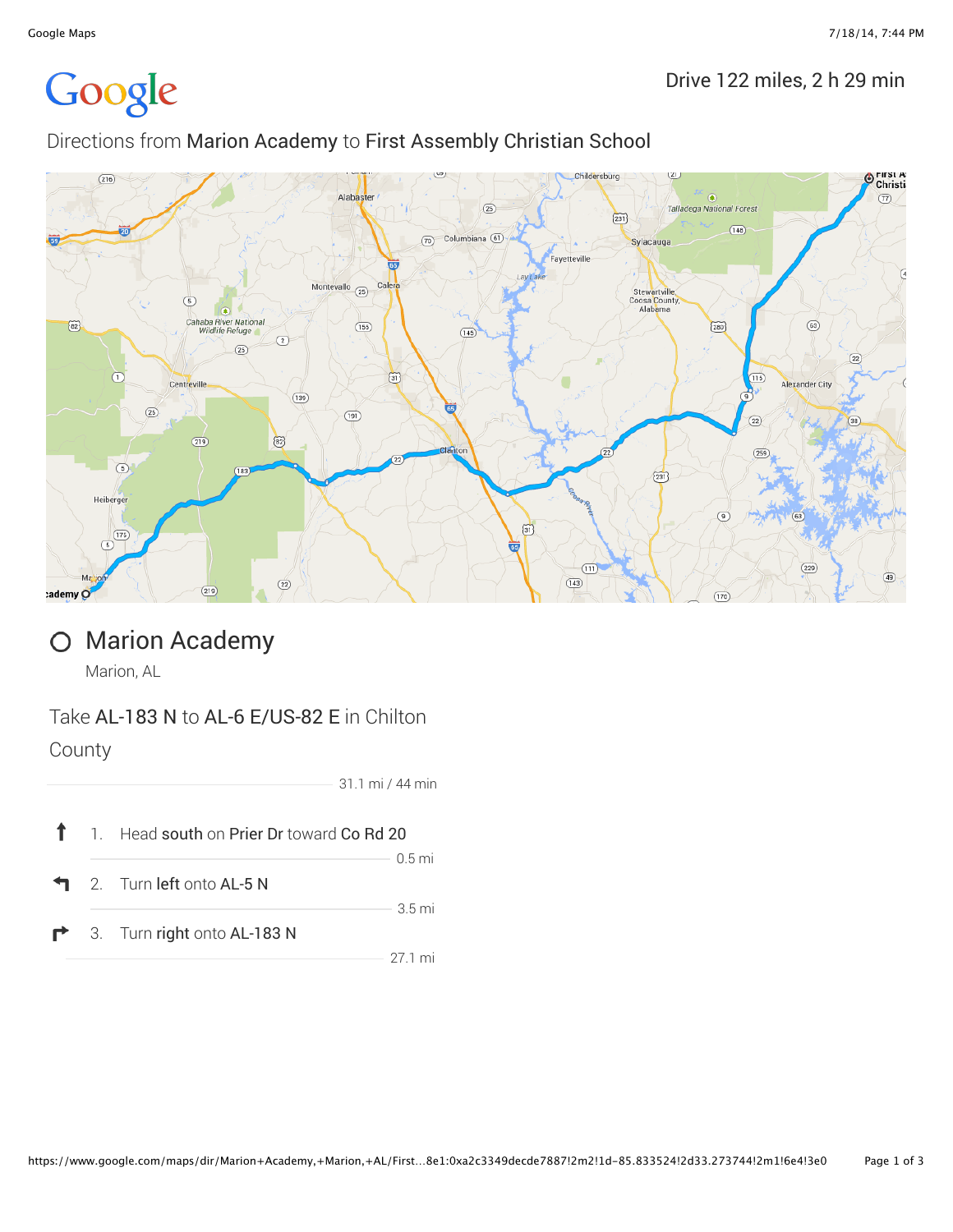





https://www.google.com/maps/dir/Marion+Academy,+Marion,+AL/First…8e1:0xa2c3349decde7887!2m2!1d-85.833524!2d33.273744!2m1!6e4!3e0 Page 2 of 3